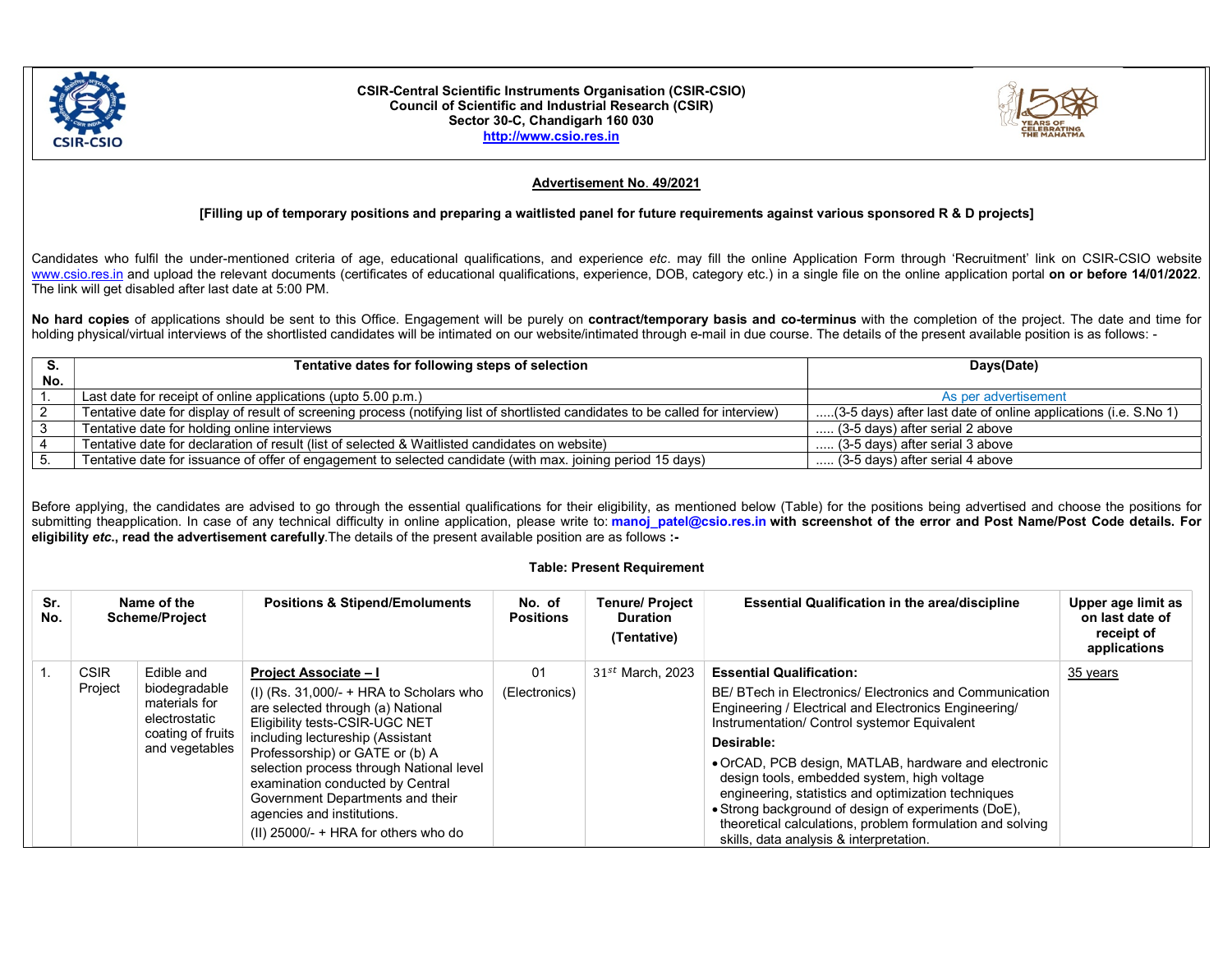| not fall under (i) above.             |                      |                       | • Candidate with good academic record will be preferred.<br>• GATE/NET qualified candidates will be preferred.                                                                    |          |
|---------------------------------------|----------------------|-----------------------|-----------------------------------------------------------------------------------------------------------------------------------------------------------------------------------|----------|
|                                       |                      |                       |                                                                                                                                                                                   |          |
|                                       |                      |                       |                                                                                                                                                                                   |          |
| <b>Senior Project Associate (SPA)</b> | 01                   | $31^{st}$ March, 2023 | <b>Essential Qualification:</b>                                                                                                                                                   | 40 years |
| Rs. 42,000 + HRA                      | (Food<br>Science and |                       | MSc. In Food Science and Technology, Food Science and<br>Nutrition, Food Biotechnology or Equivalent.                                                                             |          |
|                                       | Technology)          |                       | <b>OR</b>                                                                                                                                                                         |          |
|                                       |                      |                       | BE / BTech in Food Technology, Food Science and<br>Technology, Processing and Food Technology, Food<br>Engineering, Food Biotechnology or Equivalent.                             |          |
|                                       |                      |                       | And                                                                                                                                                                               |          |
|                                       |                      |                       | Four years' experience in Research and Development in<br>Industrial and AcademicInstitutions or Science and<br>Technology Organization and Scientific activities and<br>services. |          |
|                                       |                      |                       |                                                                                                                                                                                   |          |
|                                       |                      |                       | <b>OR</b>                                                                                                                                                                         |          |
|                                       |                      |                       | ME / MTech in Food Technology, Food Science and<br>Technology, Processing and Food Technology, Food<br>Engineering, Food Biotechnology or Equivalent.                             |          |
|                                       |                      |                       | And                                                                                                                                                                               |          |
|                                       |                      |                       | Two years' experience in Research and Development in<br>Industrial and AcademicInstitutions or Science and                                                                        |          |
|                                       |                      |                       | Technology Organization and Scientific activities and<br>services.                                                                                                                |          |
|                                       |                      |                       | <b>OR</b>                                                                                                                                                                         |          |
|                                       |                      |                       | Doctoral Degree in Food Technology, Food Science and<br>Technology, Processing and Food Technology, Food<br>Engineering, Food Biotechnology or Equivalent.                        |          |
|                                       |                      |                       | Desirable:                                                                                                                                                                        |          |
|                                       |                      |                       | • Experience in edible coating materials for shelf-life<br>extension and nutritional value.                                                                                       |          |
|                                       |                      |                       | • Knowledge of electrostatic coating principles for fruits                                                                                                                        |          |
|                                       |                      |                       | and vegetables, electrostatic spraying technology.                                                                                                                                |          |
|                                       |                      |                       | • Expertise on characterising instruments related to food<br>coatings such as Texture Analyser, Rheometer, Surface                                                                |          |
|                                       |                      |                       | tensiometer, Droplet size analyser etc.                                                                                                                                           |          |
|                                       |                      |                       | • Strong background of design of experiments (DoE),                                                                                                                               |          |
|                                       |                      |                       | theoretical calculations, problem formulation and solving<br>skills, data analysis & interpretation.                                                                              |          |